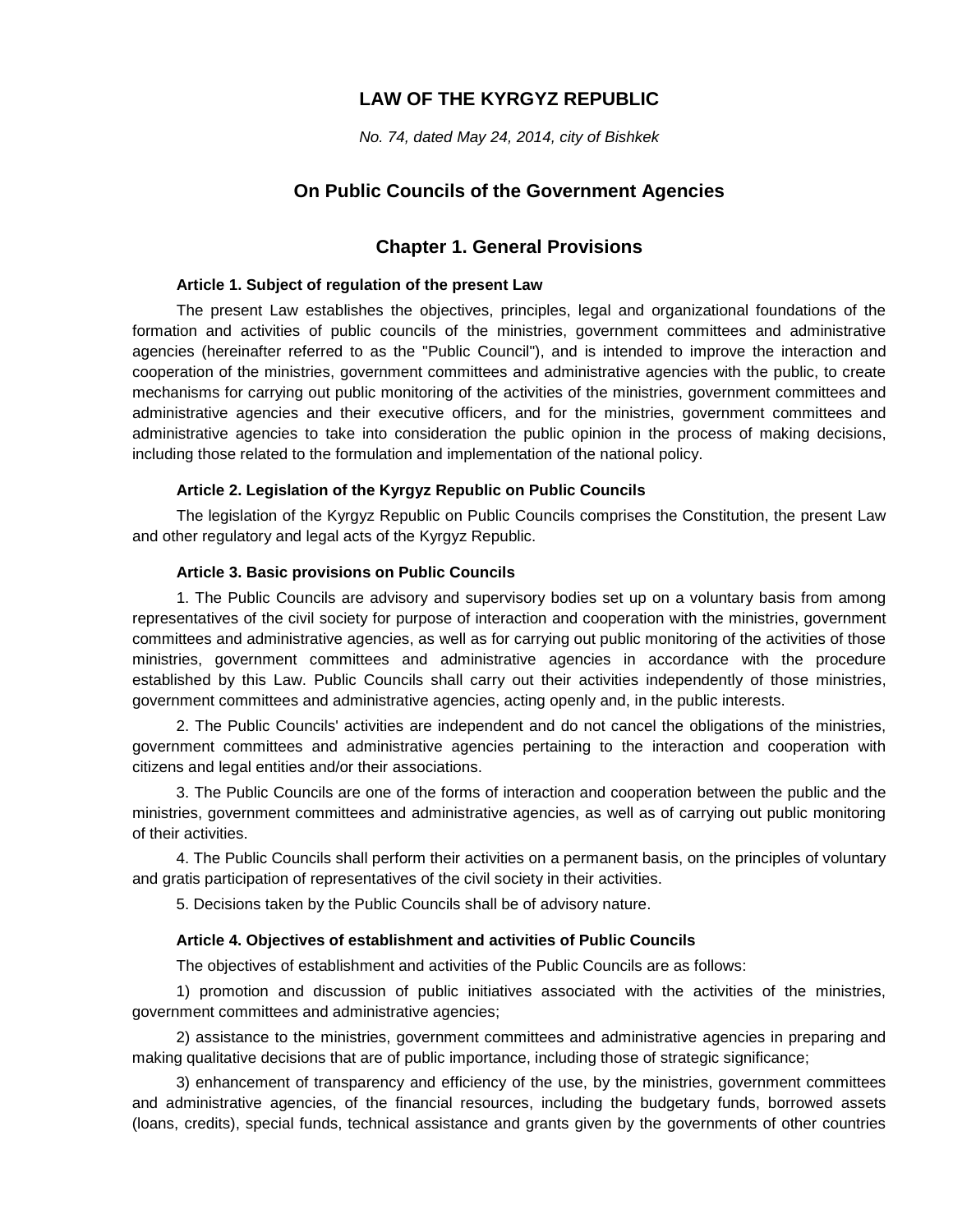and international organizations to the ministries, government committees and administrative agencies of the Kyrgyz Republic;

4) improvement of quality of the services provided to the population by the ministries, government committees and administrative agencies.

#### **Article 5. Rights of Public Councils**

1. The Public Councils shall have the following rights:

1) to participate in the preparation and public discussion of draft regulatory and legal acts and managerial decisions;

2) to consider public initiatives associated with the sectoral development of a ministry, government committee or administrative agency;

3) to elaborate proposals and draw up recommendations on improvement of the decisions planned or adopted by the ministries, government committees and administrative agencies;

4) to engage representatives of the domestic and international expert and scientific organizations, as well as individual specialists in their work;

5) to arrange and hold workshops, conferences, round tables, public hearings and other functions;

6) to invite the management and executive officers of the relevant and other ministries, government committees and administrative agencies, as well as those of the local self-government authorities to participate in their meetings in order to discuss the issues falling within the competence of the relevant ministry, government committee and administrative agency;

7) to inform the public and/or the higher authorities of the ministries, government committees and administrative agencies in case the ministries, government committees and administrative agencies fail to give reasons for rejection of proposals, recommendations and other appeals of the Public Council or leave them unanswered;

8) to render assistance to the ministries, government committees and administrative agencies in their interaction with the public;

9) to work out and approve the regulations of their activities;

10) to set up, as and when necessary, standing and/or interim working bodies: committees, commissions, and working groups;

11) to raise funds that are not prohibited by the legislation of the Kyrgyz Republic for financing the expenditures associated with the activities of the Public Council.

2. Members of the Public Councils shall have the right to participate, in the capacity of observers, in:

1) the sessions of the ministries, government committees and administrative agencies (working groups, collegiate organs, etc.) and their structural divisions;

2) the work of other standing and interim working bodies of the ministries, government committees and administrative agencies (committees, commissions, directorates, departments, working groups, etc.);

3) the work of the competition, tender and other commissions of the ministries, government committees and administrative agencies;

4) other arrangements and activities held by the ministries, government committees and administrative agencies and their structural divisions.

#### **Article 6. Obligations of Public Councils**

1. The Public Councils shall be obliged to carry out their activities in close cooperation with the public, receive and consider proposals of citizens and organizations of the civil society on the issues related to the scope of activities of the ministries, government committees and administrative agencies.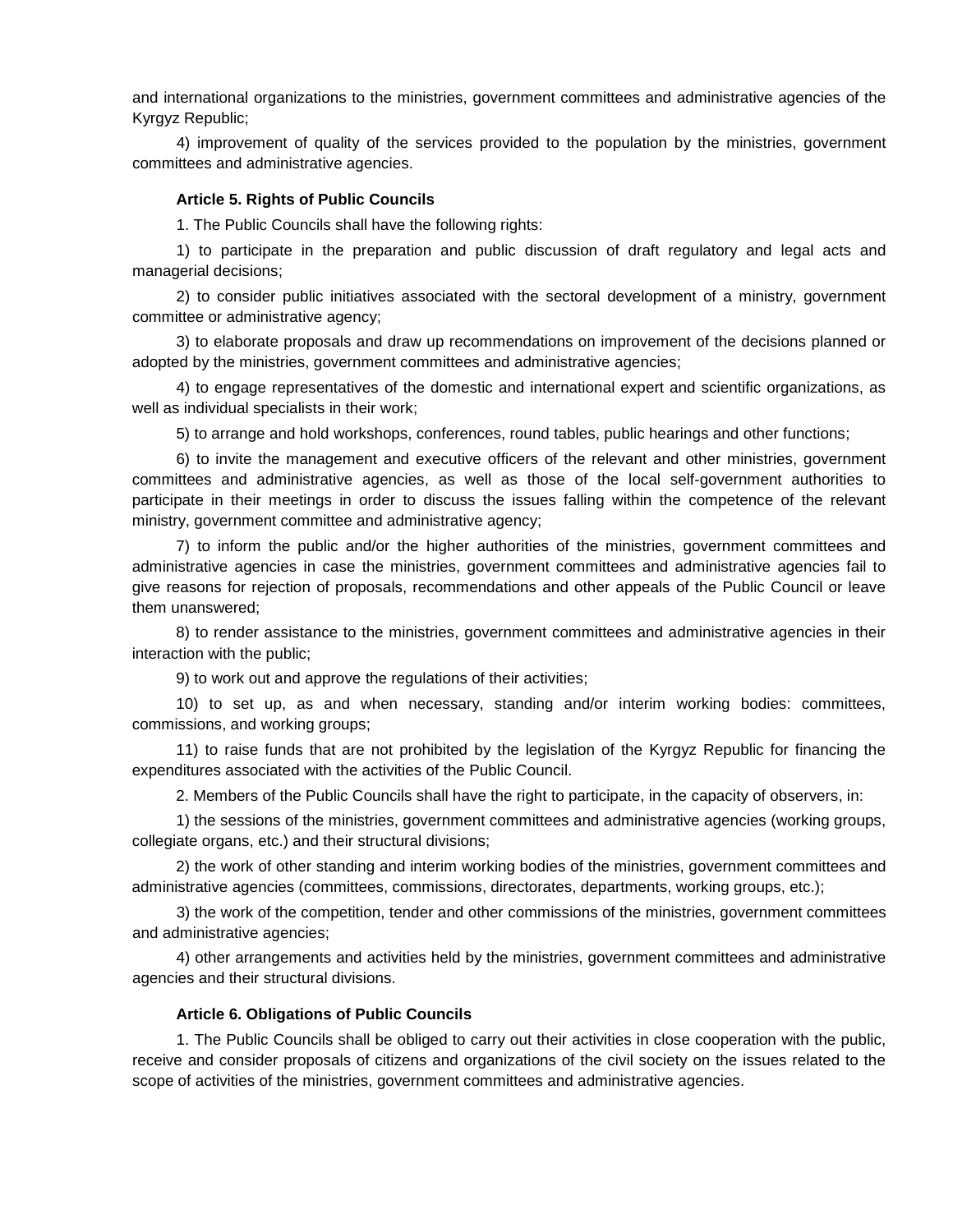2. The information about the Public Council activities (work plan, schedule of meetings, place and time of holding public hearings and other functions and events) must be posted on the official website of the Public Councils no later than 3 calendar days before the date of the respective event.

3. The Public Councils shall be obliged to inform the public without fail about their activities, the passed decisions and their execution via their official website.

4. The Public Councils shall be obliged to publish, on their official website and no later than on December 31 of each calendar year, annual reports on their activities during the year to date.

#### **Article 7. Activities of Public Councils**

To achieve their objectives the Public Councils shall:

1) take part in the preparation and public discussion of draft regulatory and legal acts and managerial decisions;

2) elaborate proposals and draw up recommendations on improvement of the planned or adopted decisions, based on the analysis of the actual state of affairs in one sphere or another, as well as on the public opinion research, and then submit them to the relevant ministry, government committee and administrative agency;

3) consider public proposals and initiatives associated with the activities of the ministries, government committees and administrative agencies;

4) participate in the arrangement and holding of public discussions of the planned strategic decisions and those of public importance, including programs and draft regulatory and legal acts;

5) carry out analysis of the efficiency of mechanisms and forms of cooperation with the civil society, implemented by the relevant ministry, government committee and administrative agency, and make proposals as to their improvement;

6) assist in informing the public of the activities of the ministries, government committees and administrative agencies;

7) contribute to the enhancement of transparency of the use of the budgetary and other funds by the ministries, government committees and administrative agencies;

8) carry out monitoring and quality assessment of the services provided by the ministries, government committees and administrative agencies, as well as public monitoring of the activities of the ministries, government committees and administrative agencies;

9) collect and consolidate information about the public proposals regarding solution of the issues and problems of public importance, and then submit it to the relevant ministry, government committee and administrative agency;

10) study and summarize the public opinion of the most important issues related to the activities of the ministries, government committees and administrative agencies, and use the obtained information for the purpose of improving the work of the ministries, government committees and administrative agencies;

11) carry out other activities, which are not prohibited by the legislation of the Kyrgyz Republic, in order to achieve their objectives.

## **Chapter 2. Commission for Selection of Public Council Members**

#### **Article 8. Composition of the Commission for selection of the Public Council members**

1. The Public Councils shall be formed by the Commission for selection of the public councils' members (hereinafter referred to as "the Commission").

2. The Commission shall be composed of 15 persons: one third from among representatives of the government agencies' personnel, and two thirds from among representatives of the civil society.

The chiefs of staff of the President, Jogorku Kenesh (Parliament), Government, as well as Akiykatchi (Ombudsman) and the authorized government agency in the sphere of public personnel service of the Kyrgyz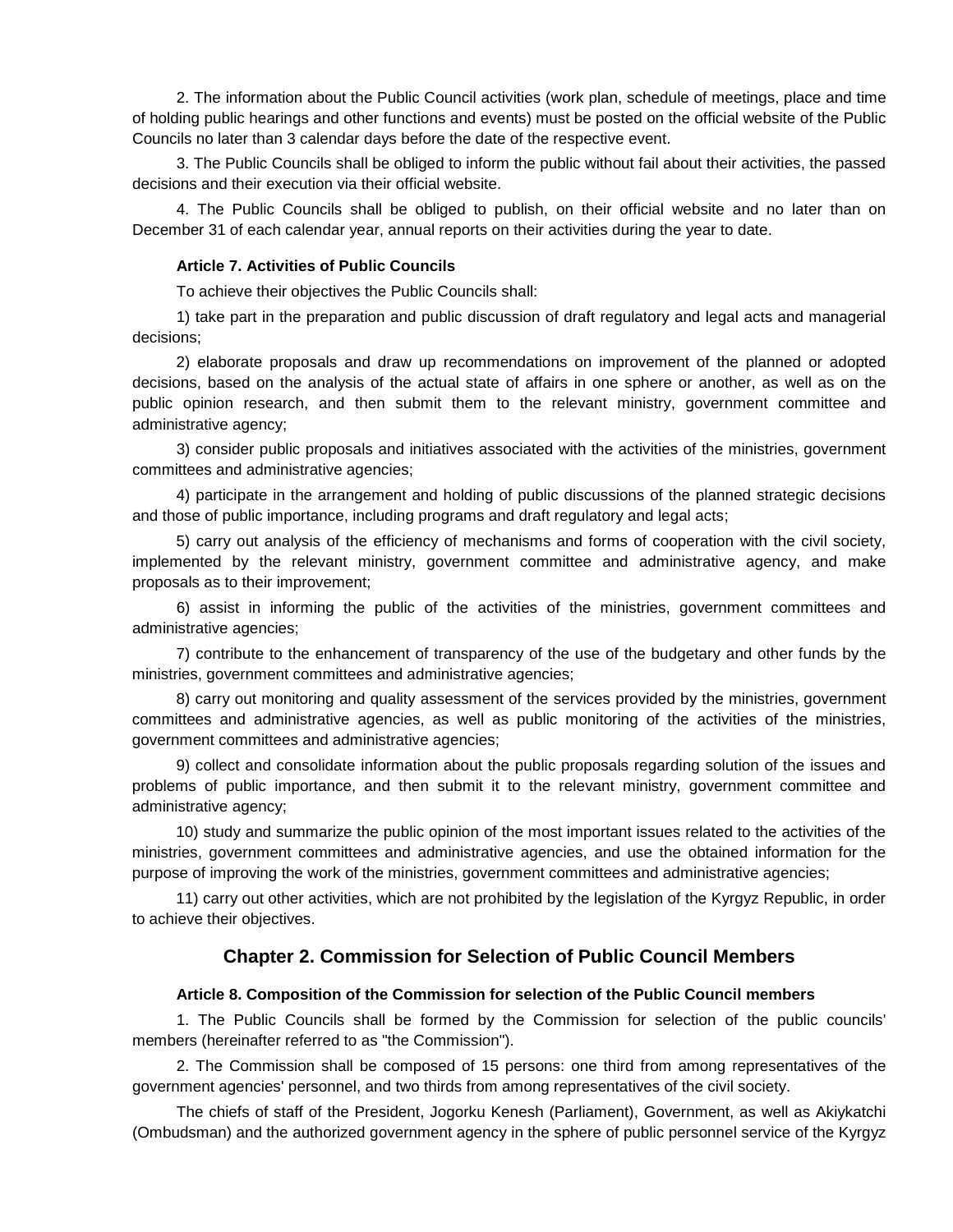Republic (hereinafter referred to as, respectively, the President, Jogorku Kenesh, Government, Akiykatchi (Ombudsman), the authorized government agency in the sphere of public personnel service) shall each appoint one representative as a member of the Commission on a permanent basis.

3. Should a representative of the government agency discontinue his/her membership in the Commission, the respective government agency, inside the next 14 calendar days, shall appoint a new member to be put on the Commission on behalf of the given government agency.

4. A government agency shall have the right to appoint, at any time, another person to represent it on the Commission.

5. The remaining 10 members of the Commission (representatives of the civil society) shall be elected on a competitive basis for a term of 5 years in accordance with the procedure established by the present Law.

#### **Article 9. Procedure of electing the Commission members from the civil society**

1. Announcement about competition for the election of 10 Commission members from the civil society shall be published by the Government Office in one of the mass media outlets determined by the Government, as well as by posting the competition-related information on the official websites of the Government and Public Councils with an indication of the term of filing the documents, the address (both postal and e-mail address) to which the contestants' documents must be sent, as well as the list of the documents required for participation in the competition.

2. The documents for entering the competition shall be accepted for the period of one month from the date of publication of the announcement about competition in the mass media.

3. Candidates for participation in the competition for election of the Commission members from the civil society shall be nominated by one of the following associations set up to achieve the objectives of the present Law:

1) registered associations of legal entities;

2) not less than three not-for-profit organizations registered in the form of a public association, foundation and/or institution (save for the municipal and government institutions).

4. One association for electing the Commission members from the civil society may nominate only one candidate. One legal entity can participate in this process only as part of one association with a view to nominating a candidate to be elected as a member of the Commission from the civil society.

5. Candidates for members of the Commission may be legally capable citizens of the Kyrgyz Republic no younger than 25 years of age, who have higher education and no criminal record, who are not government employees or municipal officials, and who are experienced in civil initiatives and vigorous public activities.

6. A member of the Commission cannot be a member of the Public Council. A member of the Public Council shall have the right to enter the competition for election as a member of the Commission from the civil society. In case of being elected to the Commission, his/her membership in the Public Council shall be terminated.

7. For participation in the competition for election of the Commission members from the civil society, the following documents must be submitted (personally – by a courier, letter or e-mail):

1) a letter of the association re the proposal of a candidate to be elected to the Commission (signed by the head of the registered association or bearing the signatures of all managers of not-for-profit organizations that set up a non-registered association, and sealed with the seals of those organizations);

2) application of the candidate for participation in the competition;

3) information about candidate's education, professional experience and practical experience in public activities with an indication of the autobiographical information (curriculum vitae).

8. The information about the proposed candidates to be elected to the Commission (the candidate's application and curriculum vitae, and the letter of the respective organization re the proposal of a candidate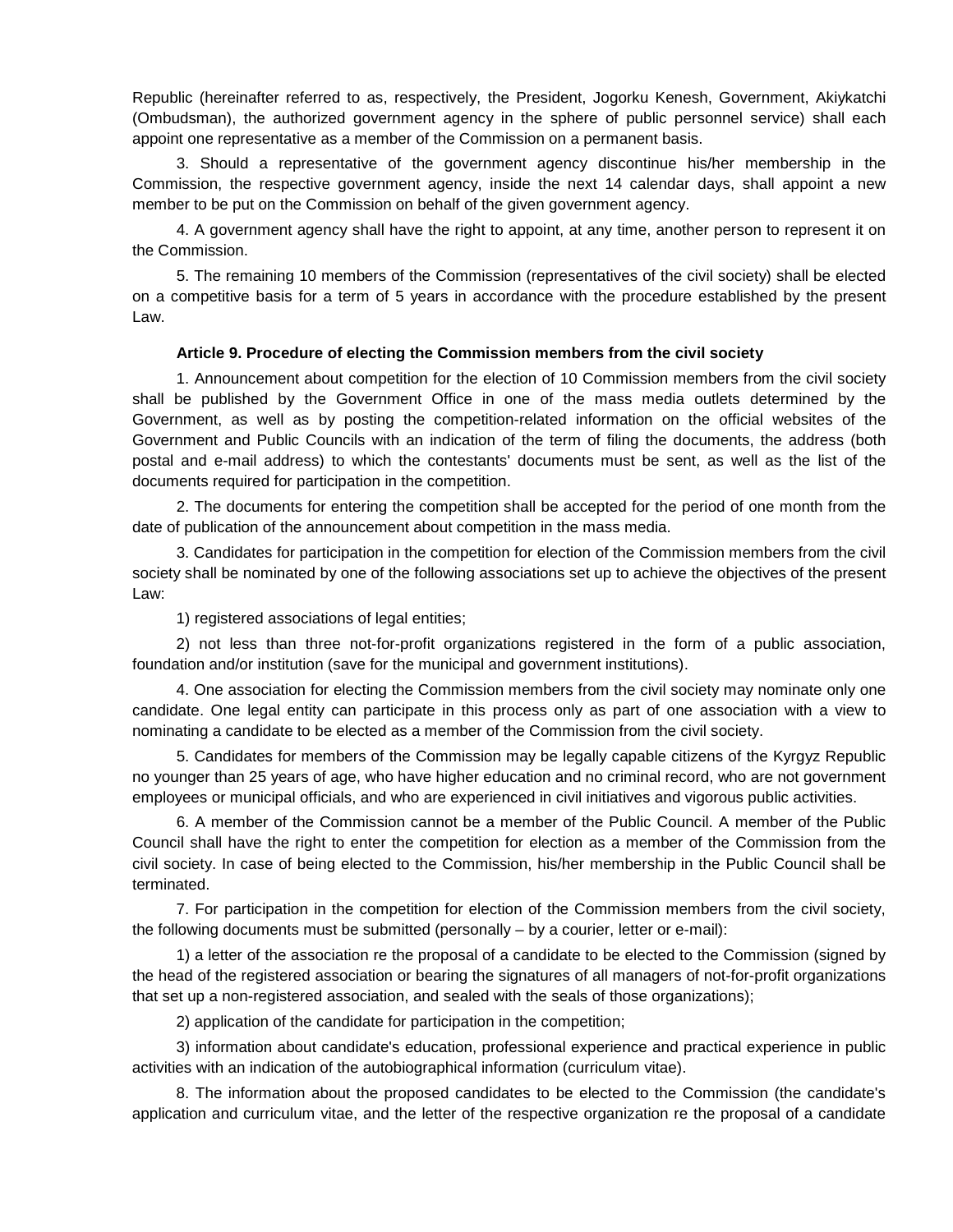for the election as a member of the Commission from the civil society) shall be posted by the Government Office, on an ongoing basis, on the official website of the Public Councils.

9. Upon expiration of one month from the date of publication of the competition announcement the Government Office shall:

1) stop to accept the documents for participation in the competition;

2) send to the proposed candidates (by letter, e-mail or telephone message) invitations to the competition (with an indication of the place, date and time of holding the competition);

3) post the announcement about the place, date and time of holding the competition on the official websites of the Government and Public Councils;

4) send to the President's Office, the Central Commission for holding elections and referendums of the Kyrgyz Republic (hereinafter referred to as "the Central Election Commission"), and the Akiykatchi (Ombudsman) invitations to take part in the arrangement of the competition and for each of them to delegate one representative to work on the counting board for holding the competition;

5) conduct a preliminary check of the information about the candidates with a view to their compliance with the requirements of the present Law specified for the candidates for members of the Commission from the civil society.

10. The competition shall be held not earlier than 10 and no later than 20 calendar days from the date when the acceptance of documents was stopped.

11. On the day of holding the competition, before the competition starts, the representative of the Government Office shall report to the participants in the competition the results of the preliminary check of the information about the candidates with a view to their compliance with the requirements of the present Law specified for the candidates for members of the Commission from the civil society. Those participants in the competition, in relation to whom there is the information to the effect that they do not meet the requirements specified for the members of the Commission from the civil society, shall have the right to voice their opinion and present the relevant documents and other proofs in support of their compliance with the requirements specified for the members of the Commission from the civil society (e.g., a copy of the passport, that of the education diploma, references from the ministries, government committees and administrative agencies, or letters from not-for-profit organizations).

12. Those candidates who fail to meet the requirements specified for the members of the Commission shall not be allowed to enter the competition by the decision made by the participants in the competition. In this case, voting for a single candidate shall be held. The decision shall be passed by the majority of votes of the participants present at the competition (save for the participants in the competition – the write-in candidates – they shall not take part in the vote).

13. In case, after passing the decision of exclusion from the competition of those candidates who fail to meet the requirements specified for the members of the Commission, the number of candidates from the civil society for membership in the Commission is 15 persons and less, then this competition shall not be held and a new competition shall be announced in accordance with the rules stipulated in this Article.

14. If, after passing the decision of exclusion from the competition of those candidates who fail to meet the requirements specified for the members of the Commission, the number of candidates from the civil society for membership in the Commission is more than 15 persons, then the representative of the Government Office shall invite those contestants who are allowed to enter the competition to take part in the voting procedure in order to elect members of the Commission from the civil society.

15. The procedure of voting for the election of members of the Commission from the civil society shall be as follows:

1) the representative of the Government Office shall read out the letter from the President's Office, the Central Election Commission, and the Akiykatchi (Ombudsman) about the representatives delegated by them to work on the counting board, and shall introduce them to the participants in the competition;

2) a ballot box shall be installed in the room where the competition is going to be held;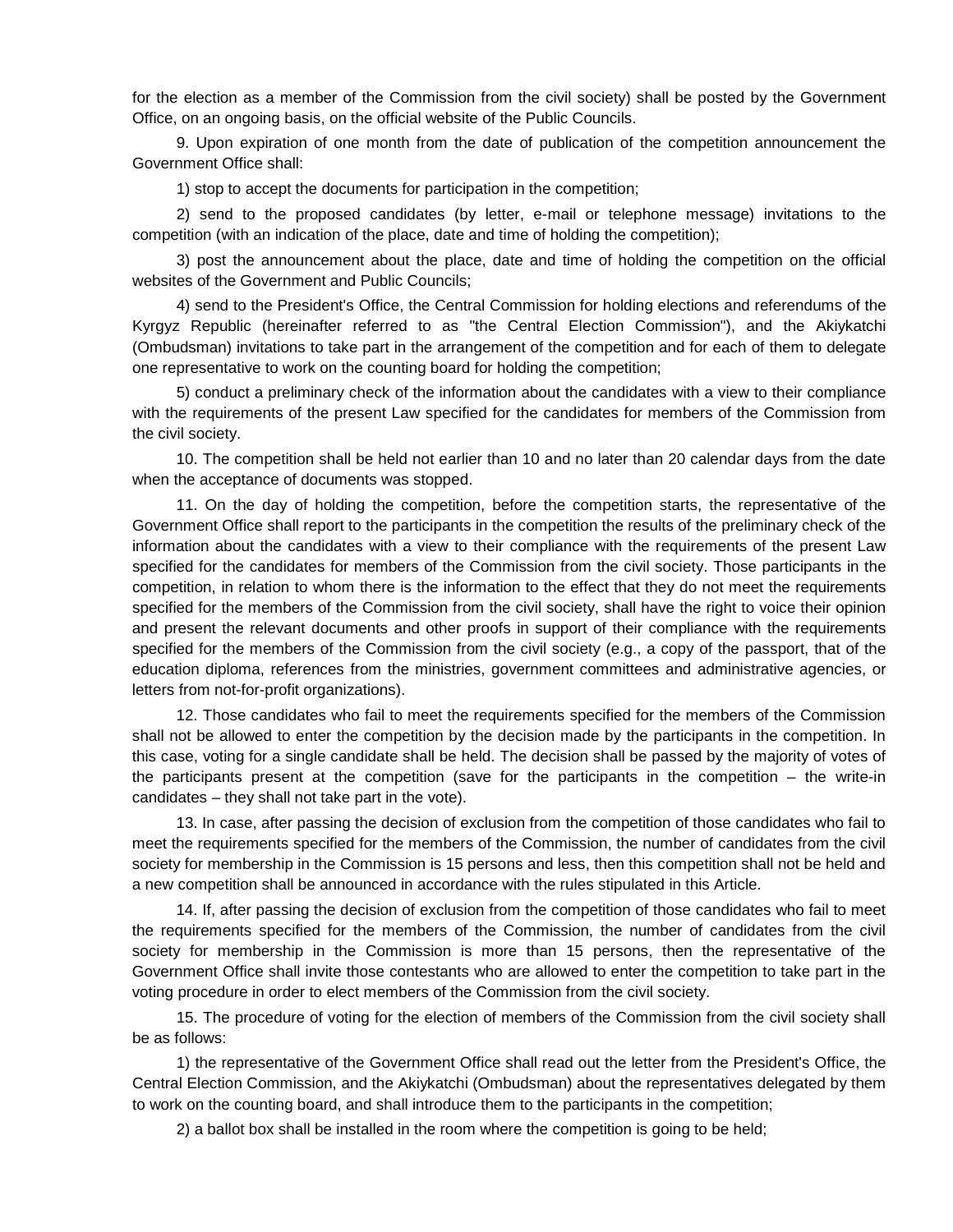3) members of the counting board shall demonstrate the empty ballot box to the participants in the competition;

4) that done, the process of preferential voting shall begin: each candidate (eligible for the competition) shall write on a slip of paper (secretly or openly – at his/her discretion) the names of up to 20 candidates in favor of who he/she is going to vote for their election as members of the Commission, upon which he/she shall deposit this slip in the ballot box;

5) once all participants in the competition cast their votes, the counting board shall openly count the votes in the presence of all participants in the competition;

6) based on the results of the vote count, the counting board members, in the presence of all participants in the competition, shall draw up a list of candidates according to the number of collected votes: the name of a candidate who collects the largest number of votes shall be entered in the first line of the list with the names of the rest of the candidates added to the list in the descending order depending on the number of the votes received by them;

7) in case it is impossible to determine the first 20 positions according to the number of the collected votes due to the equal number of votes received by several candidates, a draw shall be held among those candidates;

8) the draw shall be held openly, in the presence of all participants in the competition, in accordance with the following procedure:

а) the names of those candidates who collected the equal number of votes (who compete for making the top twenty to become winners in the competition) shall be written on slips of paper and put in the identical unmarked envelopes to be sealed by the counting board members and then deposited in the ballot box and shuffled;

б) that done, the envelopes shall be withdrawn, one by one, from the ballot box, their number being equal to the number of the contested positions in the top twenty, and then entered in the list according to the sequence of their withdrawal;

9) the candidates who, according to the collected votes, filled the first 10 positions in the top twenty shall be considered as elected to the Commission from the civil society;

10) the candidates who, according to the collected votes, occupy the positions 11 through 20 shall be considered as elected reserve candidates for the Commission members from the civil society.

16. The Government Office shall take the minutes of the competition progress.

17. The information about the results of the competition shall be published by the Government Office in one of the mass media outlets determined by the Government, as well as posted on the official websites of the Government and Public Councils.

18. In case of early resignation of a Commission member representing the civil society from the Commission, the Government Office, no later than 10 days from the date of such resignation, shall appoint, for the remaining term, the next reserve candidate as a member of the Commission according to the sequence established as a result of their election based on the number of the collected votes. If there are no reserve candidates, the Government Office, no later than 10 days from the date of such resignation, shall announce the competition for election of new members of the Commission from the civil society for the remaining term. The competition shall be held in accordance with the procedure established by the present Law.

19. Not earlier than 2 months prior to the expiration of the term of office of the Commission members from the civil society, the Government Office shall publish an announcement about the competition for election of new members of the Commission from the civil society to be held in accordance with the procedure established by the present Law. The newly elected members of the Commission from the civil society shall assume the office on the day of expiration of the term of office of the previous members of the Commission from the civil society.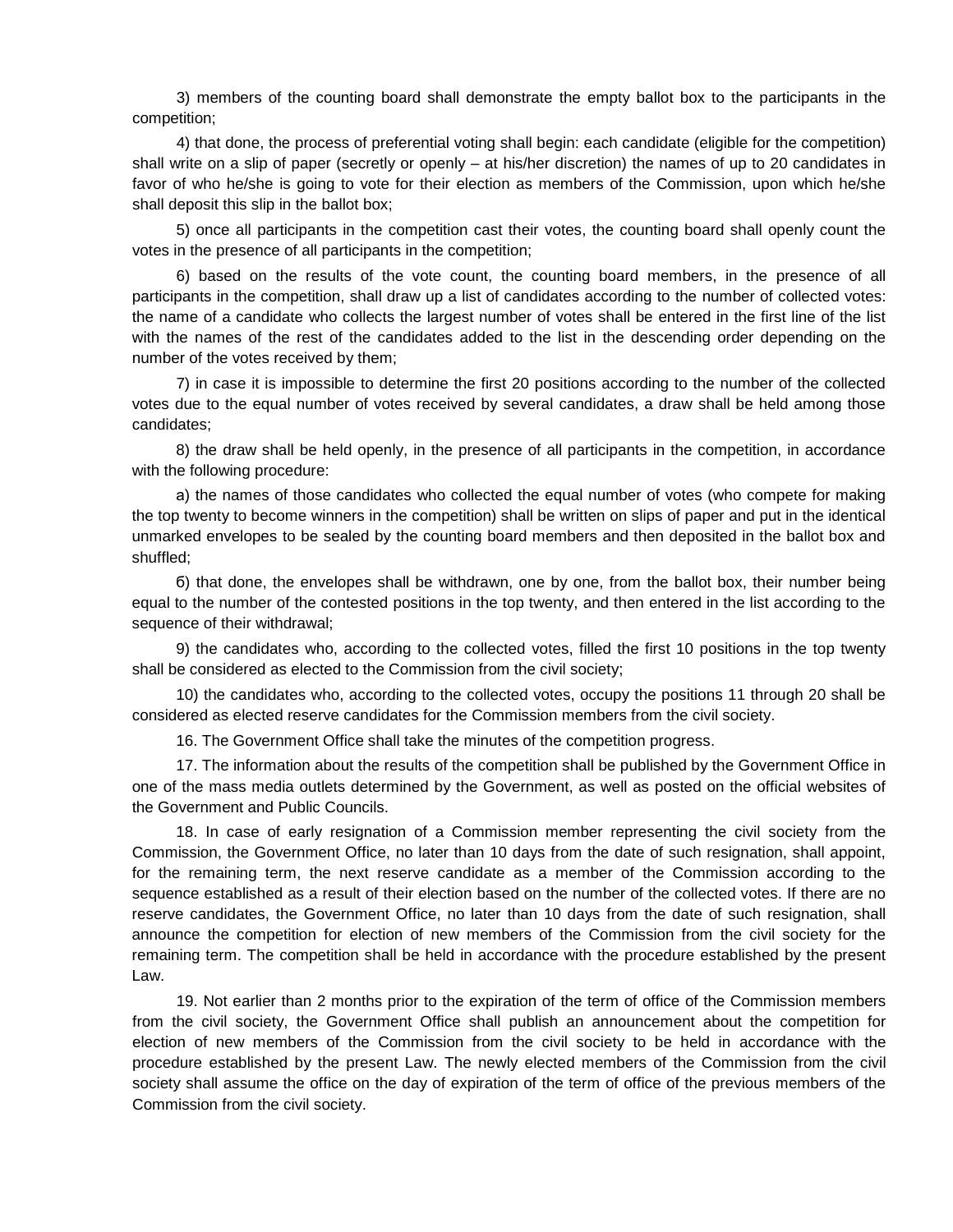### **Article 10. Authority of the Commission**

The Commission shall be vested with the following authority:

1) to arrange a competition for selection of the members of the Public Councils;

2) to form the reserve of candidates for the Public Councils;

3) to make a decision to appoint a new member from among the reserve candidates instead of the resigned member of the Public Council;

4) to solve the issues pertaining to early termination of authorities of the Commission members from the civil society;

5) to request information from the ministries, government committees and administrative agencies, as well as local self-government authorities, which is required for holding the competition and selection of members for the Public Councils and for the reserve of candidates for membership in the Public Councils;

6) to approve the procedure and regulations of its activities;

7) to make decisions, in compliance with the present Law, regarding further activities or termination of activities of the Public Councils in case of restructuring or dissolution of the ministry, government committee and administrative agency, where they were set up.

### **Article 11. Organizing the activities of the Commission**

1. The main form of work of the Commission shall be its meetings.

2. Meetings and election of the chairperson shall be held in accordance with the procedure and regulations of the Commission.

3. A meeting of the Commission shall be considered as legally competent, provided at least two thirds of the total number of the Commission members take part in its work.

4. Meetings of the Commission shall be held as and when necessary.

5. The Commission decisions shall be adopted by the majority of votes in relation to the total number of the members of the Commission. In case of equality of votes, the decision is considered to be adopted if the chairperson voted in favour of it.

6. The functions of the Secretariat of the Commission shall be entrusted to the Government Office.

7. The members of the Commission shall be notified by the Secretariat of the date and agenda of a regular meeting of the Commission not later than 2 days before the date of this meeting. The materials related to the issues put on the agenda of the meeting shall be sent to the members of the Commission not later than 2 days before their consideration at the meeting.

8. By the decision of the Commission, representatives of the ministries, government committees and administrative agencies, local self-government authorities, civil society organizations, academic institutions, as well as experts and other specialists can be invited to attend the meetings of the Commission in order to share their findings and information on the issues under consideration.

### **Article 12. Rights and obligations of members of the Commission**

1. Members of the Commission shall have the right to:

1) freely voice their opinion on any issue related to the activities of the Commission;

2) familiarize themselves with the minutes of meetings of the Commission, and other documents of the Commission;

3) resign from the Commission of their own free will.

2. Members of the Commission shall be obliged to:

1) take a personal share in the work of the Commission meetings;

2) observe the procedure and regulations of the Commission.

3. When exercising their authorities members of the Commission shall: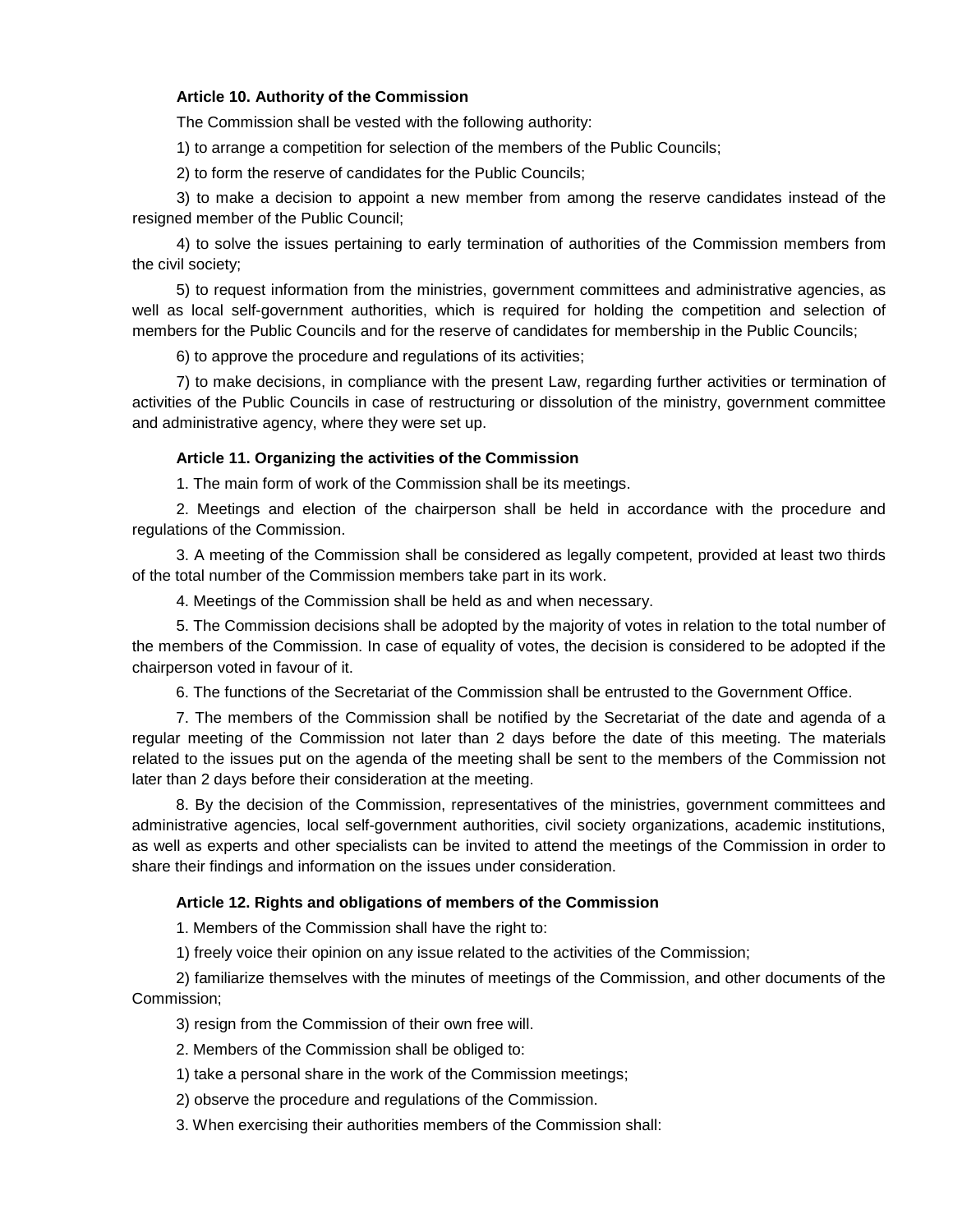1) possess equal rights;

2) not to be associated with the decisions made by the organizations which proposed them to be elected to the Commission;

3) carry out their activities in the Commission on a voluntary basis.

#### **Article 13. Termination of authorities of members of the Commission**

1. The authorities of the Commission members from the government agencies shall be terminated on the following grounds:

1) dismissal from office;

2) expiration of the term of office;

3) by a decision of the government agency which appointed this member of the Commission (at any time);

4) by a decision of the Commission, if there are grounds for this as provided for in Paragraph 3 of this Article.

2. The authorities of the Commission members from the civil society shall be terminated on the following grounds:

1) expiration of the term of office;

2) of their own free will (on the grounds of a letter of resignation);

3) by a decision of the Commission, if there are grounds for this as provided for in Paragraph 3 of this Article.

3. The Commission shall have the right to pass a decision of early termination of the authorities of a member of the Commission in the presence of the following circumstances:

1) absence from the meetings of the Commission without valid excuse for three and more times;

2) inability of a member of the Commission to take part in the work of the Commission for health reasons, as supported by a medical report;

3) for not irreproachable conduct (the decision in this case shall be made by the Commission, provided at least two thirds of the total number of members vote in favor of it).

# **Chapter 3. Formation of Public Councils**

### **Article 14. Procedure of formation of Public Councils**

1. The Public Councils shall be formed by the Commission on a competitive basis from among the representatives of the public, including not-for-profit organizations, academic community, business associations, vocational and trade associations, expert community from the spheres associated with the activities of the relevant ministry, government committee and administrative agency.

2. The Public Councils shall comprise at least 7 but not more than 15 members. The announcement about the competition shall be published in one of the mass media outlets determined by the Government, as well as posted on the official websites of the Government and Public Councils with an indication of the term of filing the documents, the address (both postal and e-mail address) to which the contestants' documents must be sent, as well as the list of the documents required for participation in the competition.

3. Members of the Public Councils shall be elected for the period of two years.

4. Only one person from an organization can be elected to this or another Public Council. The same person can be elected a member of only one Public Council.

5. Not earlier than 2 months prior to the expiration of the term of office of the Public Council members, the Commission shall publish an announcement about the competition for election of new members of the Public Council. The announcement about the competition shall be published in one of the mass media outlets determined by the Government, as well as posted on the official websites of the Government and Public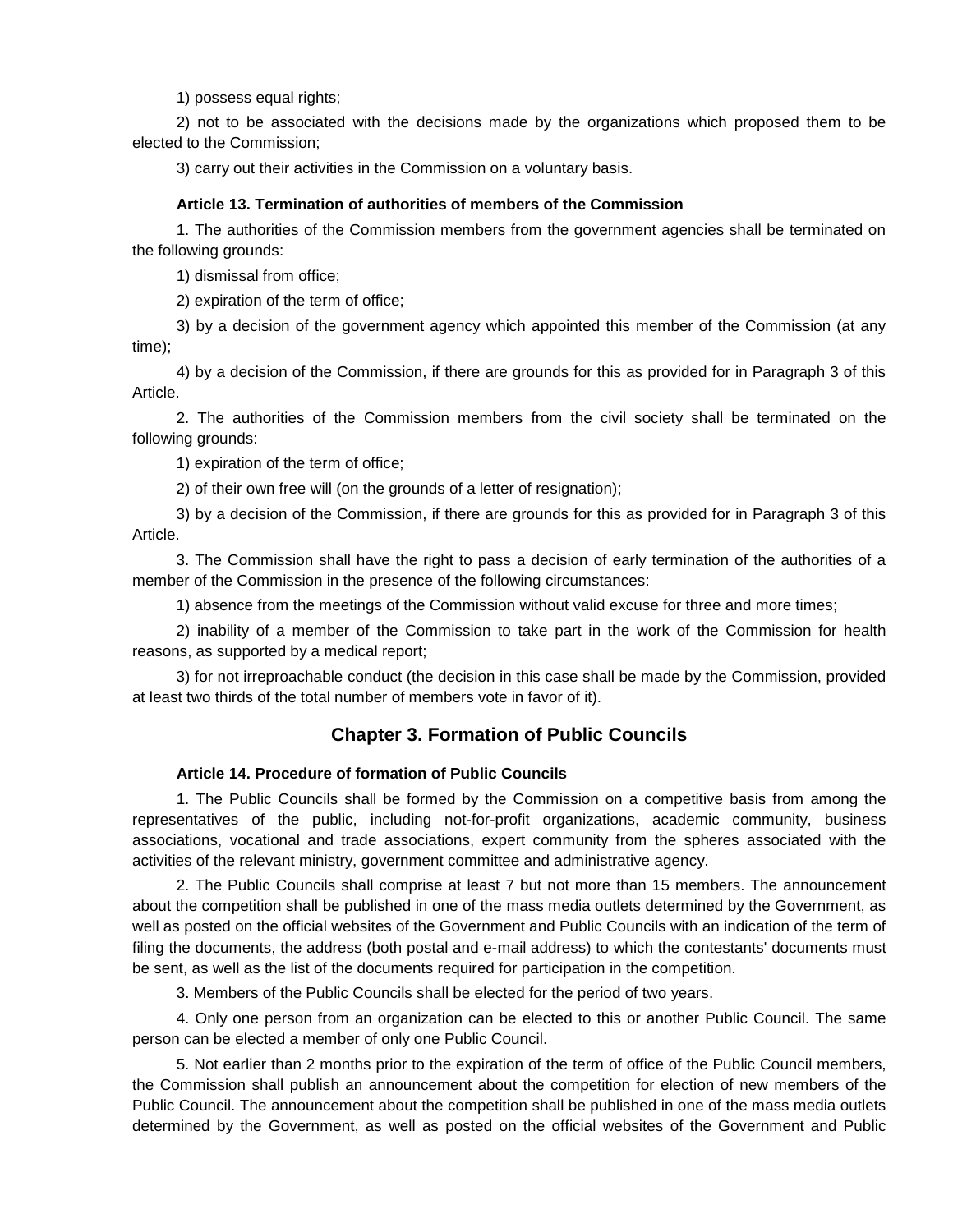Councils with an indication of the term of filing the documents, the address (both postal and e-mail address) to which the contestants' documents must be sent, as well as the list of the documents required for participation in the competition.

6. The documents for entering the competition shall be accepted for the period of one month from the date of publication of the announcement about competition in the mass media.

7. Candidates to be included in the composition of the Public Council can be proposed by citizens and organizations, including nomination of oneself.

8. Candidates for members of the Public Council may be legally capable citizens of the Kyrgyz Republic, who have no criminal record. A candidate for member of the Public Council must meet the following criteria:

1) not to be closely related to the management of the ministry, government committee and administrative agency at which the Public Council is being set up (the head or his/her deputies);

2) not to be directly dependent on the ministry, government committee and administrative agency at which the Public Council is being set up (not to be a licensee, nor a supplier of goods and services on a contractual basis, etc.);

3) not to be a government employee or a municipal official;

4) have impeccable business reputation;

5) have vision, ideas or proposals as to improvement of the work of the relevant ministry, government committee and administrative agency;

6) carry out vigorous public activities and be experienced in civil initiatives.

9. To enter the competition, a candidate must submit the following documents to the Commission:

1) an application of citizen's nomination of himself/herself or a letter of a legal entity or associations of citizens and/or legal entities, addressed to the Commission and containing the proposal to include this candidate in the composition of the relevant Public Council, including the arguments that serve as a basis for the proposal of this candidate to be included in the composition of the Public Council;

2) information about candidate's education, professional experience and practical experience in public activities with an indication of his/her autobiographical information (curriculum vitae), including his/her picture taken not earlier than 6 months before the submission of the competition-related application documents;

3) description of the candidate's vision of his/her participation in the work of the Public Council;

4) not less than two letters of reference.

10. The candidates who submitted the documents, which do not comply with the requirements established by the present Law for election to the Public Councils, shall not be allowed to enter the competition by the decision of the Commission.

11. The Public Councils shall be formed subject to the requirement that their composition should not include more than 70 percent of persons of one sex.

12. A new composition of the Public Council shall be formed by the Commission no later than 7 calendar days prior to the expiration of the term of office of the previous composition of the Public Council.

13. The newly elected members of the Public Council shall assume the office on the day of expiration of the term of office of the previous members of the Public Council.

14. Upon the formation of each new composition of the Public Council, the Commission shall convey the information about this to the public via the official website of the Public Councils with an indication of the personal data of the newly elected members of the Public Council (surnames, first names, patronymics, place of employment, and occupation).

15. Should there be a sufficient number of candidates, the Commission, concurrently with the formation of the Public Council, shall also form the reserve of candidates for the relevant Public Council.

## **Article 15. Termination of authorities of members of the Public Council**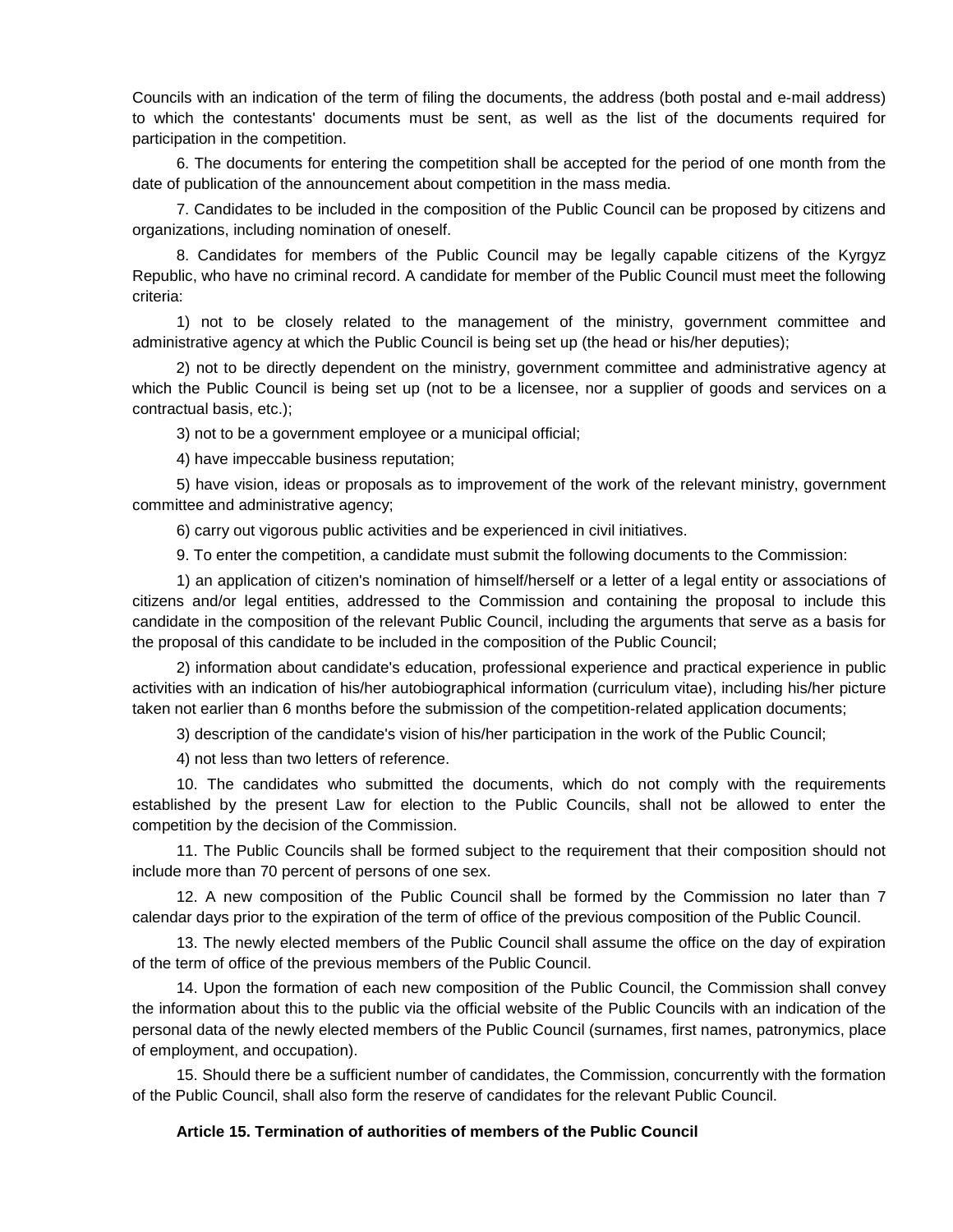1. A member of the Public Council may at any time resign from the Public Council of his/her own free will upon submission the relevant written application (a letter of resignation).

2. A member of the Public Council can be expelled from the membership of the Public Council before his/her term is up by the decision of the Public Council, provided there are the following grounds for that:

1) absence from the meetings of the Public Council without valid excuse for three and more times;

2) inability to take part in the work of the Public Council for health reasons;

3) recognition of a member of the Public Council as legally incapable by judicial procedure;

4) if the facts envisaged by Items 1 through 4 of Paragraph 8 of Article 14 of the present Law come to the knowledge of the Public Council.

3. In case of early termination of the authorities of a member of the Public Council (on his/her own free will or due to expulsion), the Public Council, not later than 5 business days from the date of passing the decision, shall send to the Commission a copy of the minutes of the Public Council's meeting, which shall reflect the grounds for and the Public Council's decision of the early termination of the authorities of the particular member of the Public Council.

4. The Commission, no later than one month from the date of receipt of the copy of the minutes of the Public Council's meeting regarding the termination of authorities of a member of the Public Council, shall pass the decision:

1) of election (for the remaining term of activities of the given Public Council) of a new member of the Public Council from among the reserve candidates of the given Public Council (provided there is the reserve of candidates); or

2) if the given Public Council does not have a reserve of candidates, the Commission shall announce a competition for electing a new member to the Public Council in accordance with the procedure established by the present Law. Furthermore, should there be a sufficient number of the proposed candidates, the Commission, concurrently with the election of a new member to the Public Council, shall have the right to form the reserve of candidates for the given Public Council.

# **Chapter 4. Procedure of carrying out activities by Public Councils**

## **Article 16. Organizational structure of Public Councils**

1. The organizational structure of the Public Councils comprises the chairperson, his/her deputies, and the Secretariat of the Public Council. At the discretion of the Public Council, the above executive officers can be re-elected at any time.

2. The Chairperson of the Public Council shall:

1) organize the activities of the Public Council;

2) preside over the meetings of the Public Council;

3) sign the work plan, the outgoing and other documents of the Public Council;

4) carry out the activities related to the implementation of decisions of the Public Council;

5) represent the Public Council at the ministries, government committees and administrative agencies, public and other organizations.

3. Deputy Chairpersons shall:

1) in the absence of the Chairperson, fulfill his/her duties on the basis of the relevant decision passed by the Public Council;

2) supervise the work of the commissions and/or working groups of the Public Council.

4. The Secretariat shall:

1) arrange preparation for holding the meetings of the Public Council;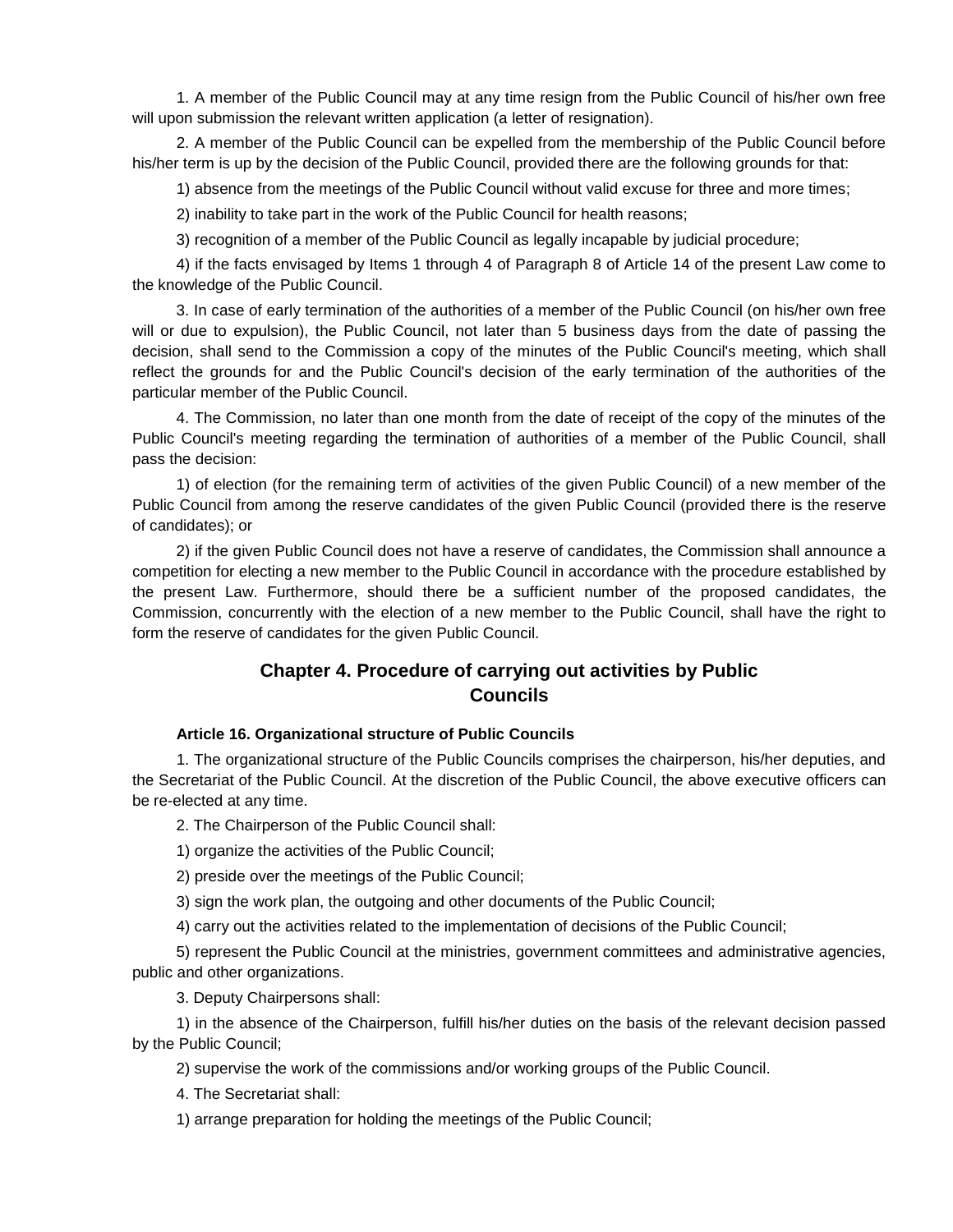2) provide the organizational and information support for the activities of the Public Council;

3) organize and maintain records management in the Public Council, as well as exercise control over execution of decisions of the Public Council.

#### **Article 17. Organization of activities of Public Councils**

1. The first meeting of the Public Council shall be opened by the oldest member of the Public Council.

2. At the first meeting of the Public Council, the chairperson, his/her deputies and the Secretariat of the Public Council shall be elected by the show of hands.

3. The main form of work of the Public Councils shall be their meetings. A meeting of the Public Council shall be considered as legally competent, provided at least two thirds of the total number of its members attend this meeting.

4. The Public Council shall carry out its activities in accordance with the annual work plan elaborated and adopted by the Public Council.

5. The Public Council shall hold its meetings as and when necessary, however not less than once a month. The frequency of holding the meetings of the Public Council shall be determined by the Public Council in accordance with the approved annual work plan.

6. Any member of the Public Council shall have the right to make a proposal to convene an extraordinary meeting of the Public Council.

7. Members of the Public Council shall participate in its meetings in person. In case of inability to take part in a meeting of the Public Council, a member of the Public Council shall have the right to express his/her opinion on any issue put on the agenda in writing. This opinion shall be subject to consideration during the meeting of the Public Council and shall be taken into account during voting.

8. When necessary, by the decision of the Public Council, representatives of the ministries, government committees and administrative agencies, mass media, academic institutions, trade unions and other organizations, as well as experts and other consultants specializing in the sphere related to the activities of the relevant ministry, government committee and administrative agency, can be invited to attend the meeting of the Public Council.

9. Meetings of the Public Council shall be held openly, they can be attended by citizens, representatives of the civil society organizations and mass media.

10. The representatives of structural divisions of the ministries, government committees and administrative agencies, who are interested in the issues to be considered during the meetings of the Public Council, can take part therein.

11. The head of the structural division of the relevant ministry, government committee and administrative agency, whose functions are associated with the issues to be considered by the Public Council at its forthcoming meeting, shall supply the Public Council with the materials and information required for this meeting, on a written request of the Public Council.

12. At the meetings of the Public Council, each member of the Public Council shall have one vote. Decisions of the Public Council shall be adopted by the majority of votes in relation to the total number of the members of the Public Council, and recorded in the minutes of meeting to be signed by the chairperson, his/her deputies and the members of the Public Council who were present at the meeting of the Public Council, as well as by those members who were absent from the meeting and yet voted on the given issue in accordance with the procedure established by the present Law.

13. The dissenting opinions voiced by certain members of the Public Council in the course of consideration and decision-making shall be entered in the minutes on the initiative of the member of the Public Council who expressed the dissenting opinion.

14. If necessary, by a special decision of the Public Council, any particular issues can be put to vote by e-mail or else by using the official website of the Public Councils. The procedure of voting by e-mail or using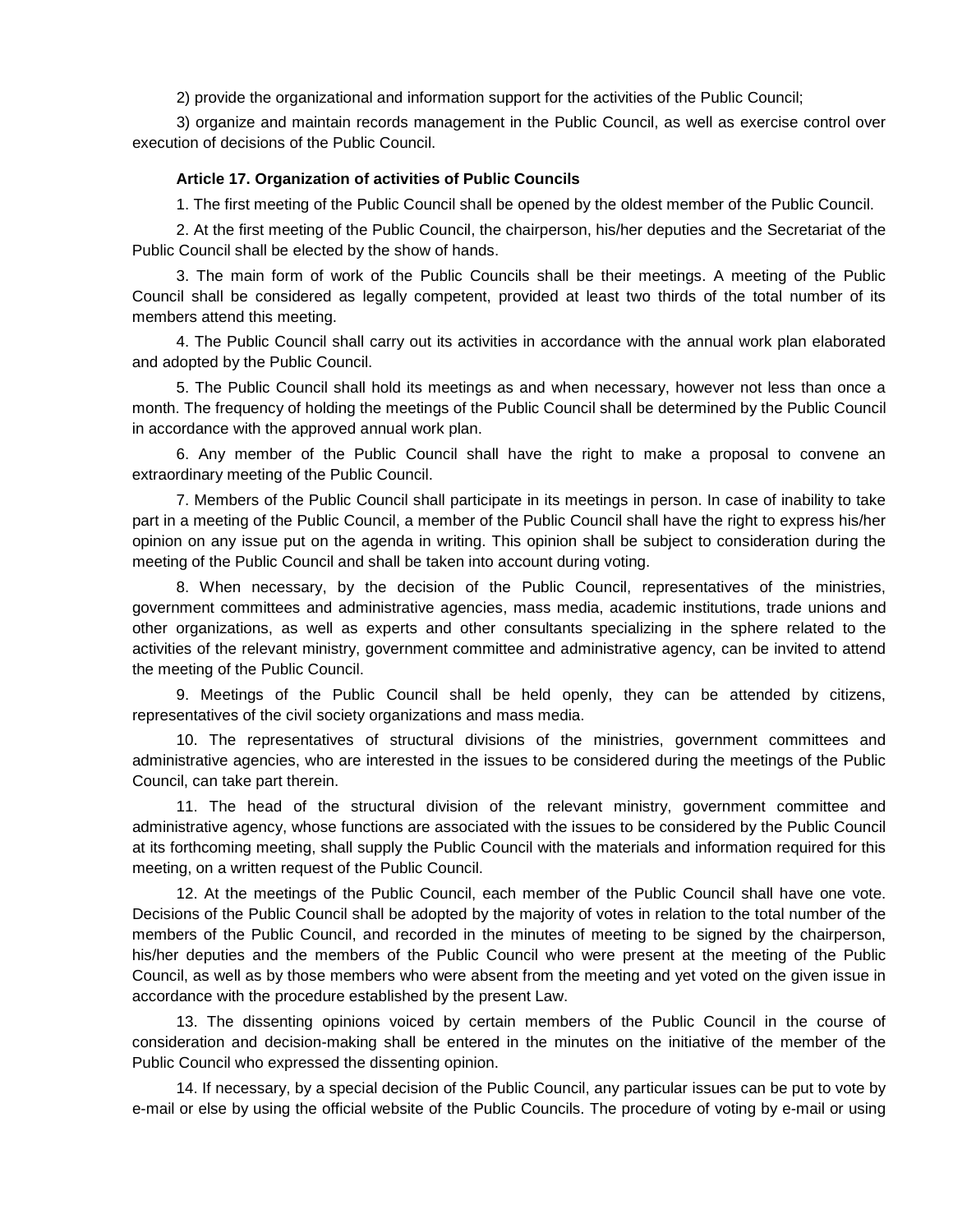the official website of the Public Councils, as well as entering the decisions adopted in this way in the minutes shall be determined by the procedure and regulations of the Public Council.

15. A member of the Public Council shall not have the right to publish, or pass to the ministry, government committee. administrative agency or other persons any particular documents, decisions, recommendations or other information on behalf of the Public Council, if they have not been adopted or approved by the Public Council or agreed upon with the latter in accordance with the established procedure.

16. If necessary, with a view to improving the efficiency of its work, the Public Council shall have the right to set up committees, commissions and working groups in the territories of certain regions and/or districts of the Kyrgyz Republic where they established the territorial structural divisions of the relevant ministry, government committee and administrative agency. These structures of the Public Council, which are composed of representatives of the public residing in the given territory, shall assist the Public Council in its work by providing the required information about the activities of the territorial structural division of the relevant ministry, government committee and administrative agency, as well as promote interaction and cooperation with the above structural division of the ministry, government committee and administrative agency, and shall be vested with the following authority:

1) to arrange and hold workshops, conferences, round tables, public hearings and other functions;

2) to invite the management and officers of the relevant and other ministries, government committees or administrative agencies, as well as those of the local self-government authorities to participate in their meetings in order to discuss the issues falling within their competence;

3) to render assistance to the ministries, government committees and administrative agencies in their interaction with the public;

4) to set up, as and when necessary, standing and/or interim working bodies: committees, commissions, and working groups.

#### **Article 18. Obligations of the government agencies as to interaction with the Public Councils**

1. The head of the ministry, government committee and administrative agency shall appoint one of his/her deputies as the representative of the ministry, government committee and administrative agency in the Public Council (hereinafter referred to as "the representative") who shall represent, on a permanent basis, the ministry, government committee and administrative agency in their relations with the Public Council and ensure interaction of the ministry, government committee and administrative agency with the Public Council.

2. The agenda of the forthcoming meeting of the Public Council shall be submitted to the ministry, government committee and administrative agency no later than 2 days before the beginning of the meeting. The representative shall participate in the meetings of the Public Council in person. Also, on invitation of the Public Council, other officials can take part in the meetings of the Public Council.

3. The ministry, government committee and administrative agency shall be obliged to notify the Public Council of the date, the venue, the program or agenda of meetings of the tender committee, the competition committee, the collegia of the ministry, government committee and administrative agency, as well as other functions and events held by the ministry, government committee and administrative agency, no later than 2 days prior to the date of holding them, and make it possible for the members of the Public Council to participate in those functions at any stage of holding them.

4. The ministry, government committee and administrative agency shall have the right to submit to the Public Council certain issues to be considered and put on the agenda of the meeting of the Public Council.

5. A copy of the annual work plan of the Public Council shall be submitted without fail to the ministry, government committee and administrative agency no later than 5 business days from the date of its approval and also after each case of introducing alterations and amendments therein.

6. The ministries, government committees and administrative agencies, institutions and local selfgovernment authorities and their offices shall provide, on the request of the Public Council, the required information (save for the information associated with the state secret or any other legally protected secret).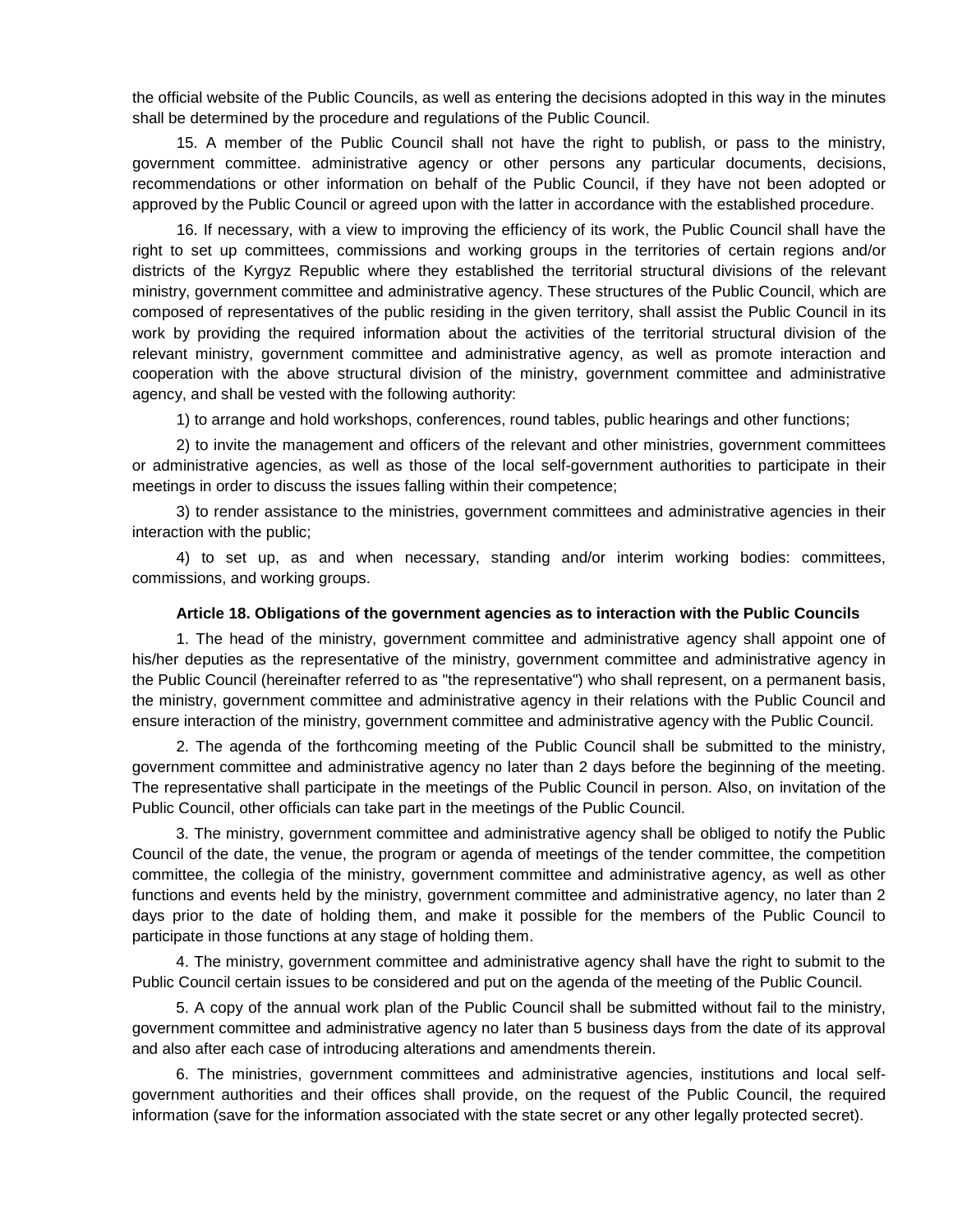7. The executive officer, who the Public council's request was addressed to, shall be obliged to provide a written answer to the request no later than 2 weeks from the date of filing the request. The answer must be signed by either the executive officer, who the request was addressed to, or the person who performs his/her duties.

8. Upon the receipt of the written request from the Public Council (proposals, recommendations or other documents), the ministry, government committee and administrative agency, no later than 14 days from the date of receipt of the request, shall be obliged to provide a written answer where they must express their opinion regarding the received request. In case of disagreement with the request of the Public Council, the ministry, government committee and administrative agency shall be obliged to validate their response.

9. Support for the activities of the Public Council (provision of the conference room where the meetings of the Public Council are held, equipping this room with the required technical means for demonstration of reference and informational materials related to the issues under consideration, for Xeroxing and duplication of materials, etc.) shall be provided by the ministry, government committee and administrative agency under which the Public Council is set up.

## **Article 19. Interaction of Public Councils**

1. When carrying out their activities, the Public Councils shall interact with one another, as based upon the principles of equality and partnership.

2. With a view to improving the efficiency of their own activities as well as joint activities to achieve certain objectives, the Public Councils of different ministries, government committees and administrative agencies shall have the right to pool their efforts and set up their joint bodies (committees, commissions, working groups, etc.).

3. The joint bodies of the Public Councils shall carry out their activities based upon the principles of self-management in accordance with the procedure established by the relevant decisions of the Public Councils.

#### **Article 20. Coordination Council of Public Councils**

1. With a view to enhancing the potential of the Public Councils to achieve the set objectives, the Public Councils shall have the right to establish the Coordination council (hereinafter referred to as "the Coordination Council").

2. The Coordination Council shall be established as a representative body of the Public Councils in their relations with the ministries, government committees and administrative agencies, international and other organizations, as well as for coordination of the joint activities of the Public Councils.

3. The procedure of establishment and activities of the Coordination Council, as well as its functions shall be determined by the provision approved by the delegates of the Public Councils by a simple majority vote at the conference of the Public Councils.

## **Article 21. Annual conferences for assessment of interaction between ministries, government committees, administrative agencies and Public Councils**

1. In the end of each year (on December 31 the latest), the Jogorku Kenesh, the President and the Government together with the Public Councils shall hold a conference where the representatives of the ministries, government committees, administrative agencies and Public Councils give evaluation of the interaction between the authorities and the Public Councils.

2. In November of each year, the Jogorku Kenesh, the President and the Government together with the Public Councils and civil society organizations shall set up an organizing committee, which shall draw up the program of the conference and address other organizational issues related to holding the conference.

The organizing committee shall be set up on the initiative of the Government Office and Coordination Council.